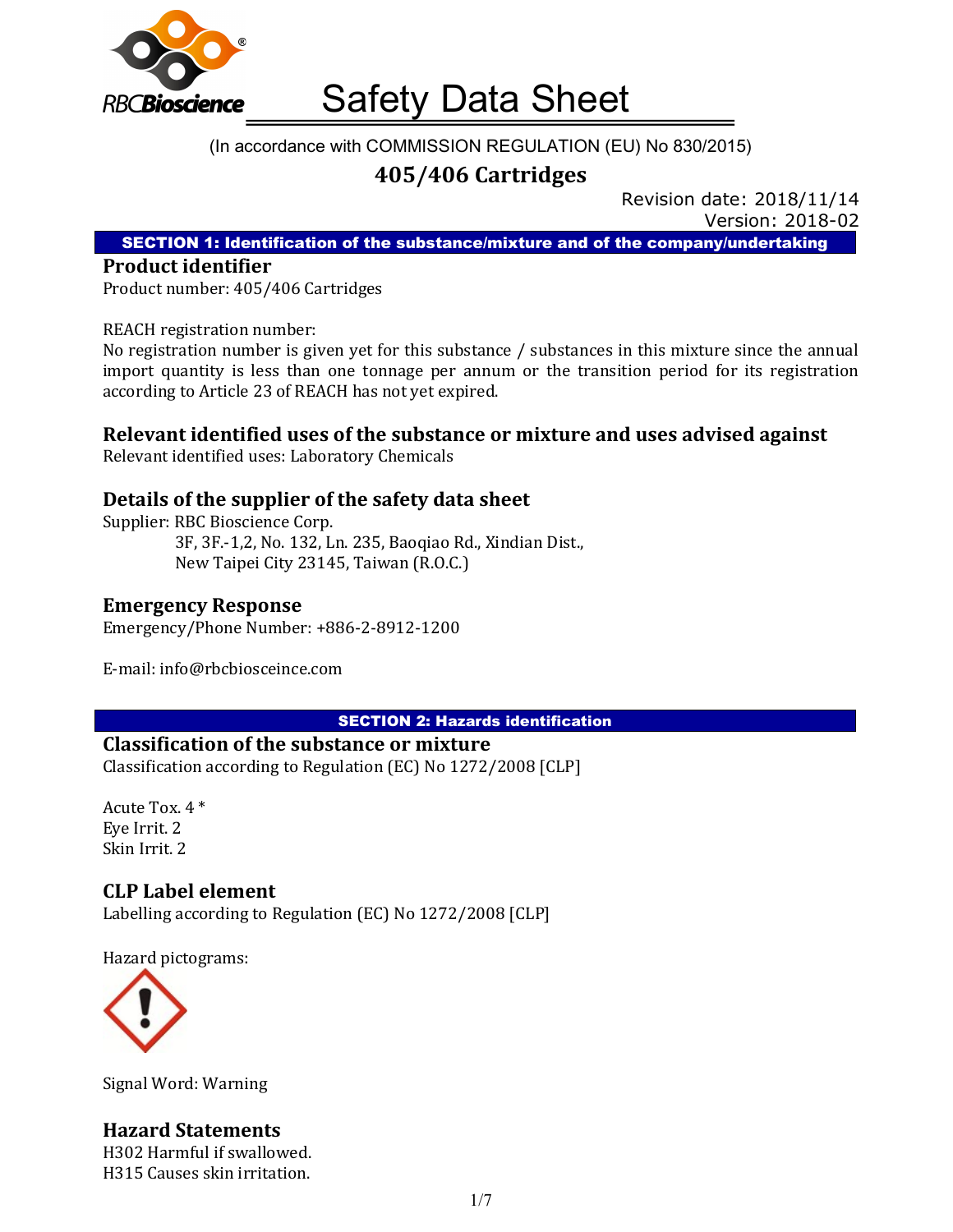

H319 Causes serious eye irritation.

### Precautionary Statements

Prevention P264 Wash hands thoroughly after handling. P280 Wear protective gloves/ protective clothing/ eye protection/ face protection.

Response

P305+P351+P338 if in eyes: rinse cautiously with water for several minutes. Remove contact lenses, if present and easy to do. Continue rinsing.

P362 Take off contaminated clothing and wash before reuse.

#### Potential Health Effects:

Aggravated Medical Condition: None known. Symptoms of Overexposure: No information available.

SECTION 3: Composition/information on ingredients

Substance/Mixture: Mixture

Hazardous ingredients

| Chemical Name           | EC-No.                                 | CAS-No. | Concentration (%) |
|-------------------------|----------------------------------------|---------|-------------------|
| Guanidine Hydrochloride | 200-002-3                              | 50-01-1 | $30 - 50$         |
| Potassium Acetate       | $204 - 822 - 2 \mid 127 - 08 - 2 \mid$ |         | $20 - 40$         |
| Ammonium Acetate        | $211 - 162 - 9$ 631-61-8               |         | $10 - 20$         |

#### SECTION 4: First aid measures

#### General advice:

Move out of dangerous area. Show this material safety data sheet to the doctor in attendance.

#### If inhaled:

If unconscious place in recovery position and seek medical advice. Keep respiratory tract clear. If symptoms persist, call a physician.

#### In case of skin contact:

Wash off immediately with soap and plenty of water while removing all contaminated clothes and shoes. Immediate medical treatment is necessary as untreated wounds from corrosion of the skin heal slowly and with difficulty.

#### In case of eye contact:

Small amounts splashed into eyes can cause irreversible tissue damage and blindness. In the case of contact with eyes rinse immediately with plenty of water and seek medical advice. Remove contact lenses. Protect unharmed eye.

#### If swallowed:

If accidentally swallowed obtain immediate medical attention. Rinse mouth with water. Never give anything by mouth to an unconscious person.

## Most important symptoms and effects, both acute and delayed:

May cause allergy or asthma symptoms or breathing difficulties if inhaled or swallowed.

#### Note to Physician:

No information available.

SECTION 5: Firefighting measures

#### Suitable Extinguishing media: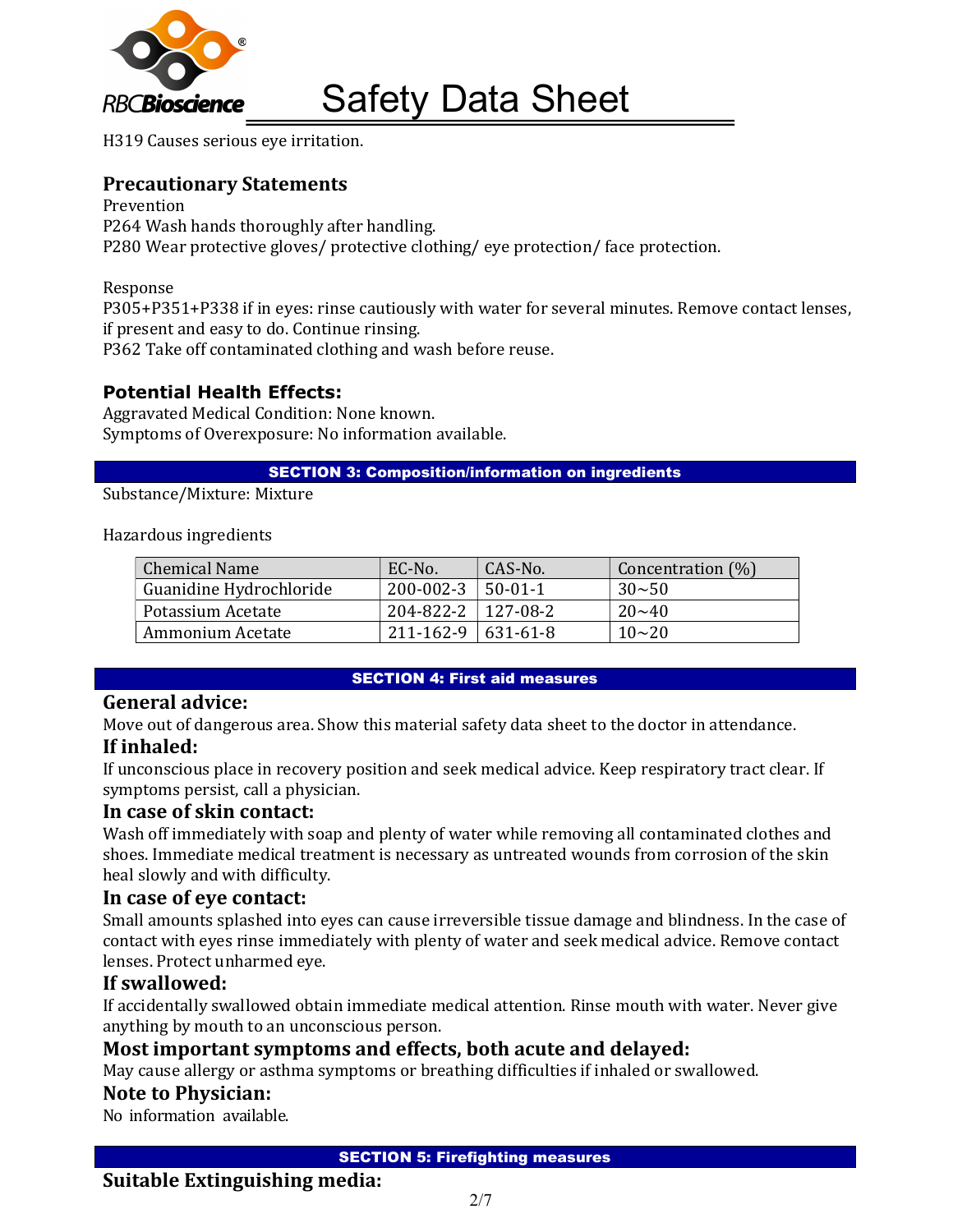

Use water spray, alcohol-resistant foam, dry chemical or carbon dioxide.

## Specific hazards during firefighting:

Don't allow run-off from firefighting to enter drains or water courses. Exposure to decomposition products may be a hazard to health.

#### Hazardous combustion products:

Carbon oxides. Sulfur oxides.

#### Specific extinguishing methods:

In the event of fire and/or explosion don't breathe fumes. Use a water spray to cool fully closed containers.

### Special protective equipment for fire-fighters:

Wear self-contained breathing apparatus for firefighting if necessary.

#### SECTION 6: Accidental release measures

#### Personal precautions, protective equipment and emergency procedures:

Use personal protective equipment. Ensure adequate ventilation. Remove all sources of ignition. Evacuate personal to safe areas. Avoid breathing dust/fume/gas/mist/vapors/spray. Beware of vapors accumulating to form explosive concentrations. Vapors can accumulate in low areas.

#### Environmental precautions:

Prevent product from entering drains. Prevent further leakage or spillage if safe to do so.

#### Methods and materials for containment and cleaning up:

Contain spillage, and then collect with non-combustible absorbent material. (e.g. sand, earth, diatomaceous earth, vermiculite) and place in container for disposal according to local/national regulations (see section 13.). Unsuitable cleaning agents: sodium hypochlorite.

#### SECTION 7: Handling and storage

#### Precautions for safe handling

Avoid formation of aerosol. Don't breathe vapors/dust. Avoid contact with skin and eyes. For personal protection see section 8. Smoking, eating and drinking should be prohibited in the application area. Provide sufficient air exchange and/or exhaust in work rooms. Open drum carefully as content may be under pressure. Dispose of rinse water in accordance with local and national regulations.

## Conditions for safe storage, including any incompatibilities

Keep container tightly closed in a dry and well-ventilated place.

#### Specific end use(s)

Laboratory chemicals.

#### SECTION 8: Exposure controls/personal protection

#### Components with workplace control parameters

The product does not contain any relevant quantities of materials with critical values that have to be monitored at the workplace.

#### Personal protective equipment

#### Respiratory protection:

In the case of vapor formation use a respirator with an approved filter.

#### Hand protection remarks:

The choice of an appropriate glove does not only depend on its material but also on other quality features and is different from one producer to the other. Take note of the information given by the producer concerning permeability and break through times, and of special workplace conditions (mechanical strain, duration of contact).

#### Material: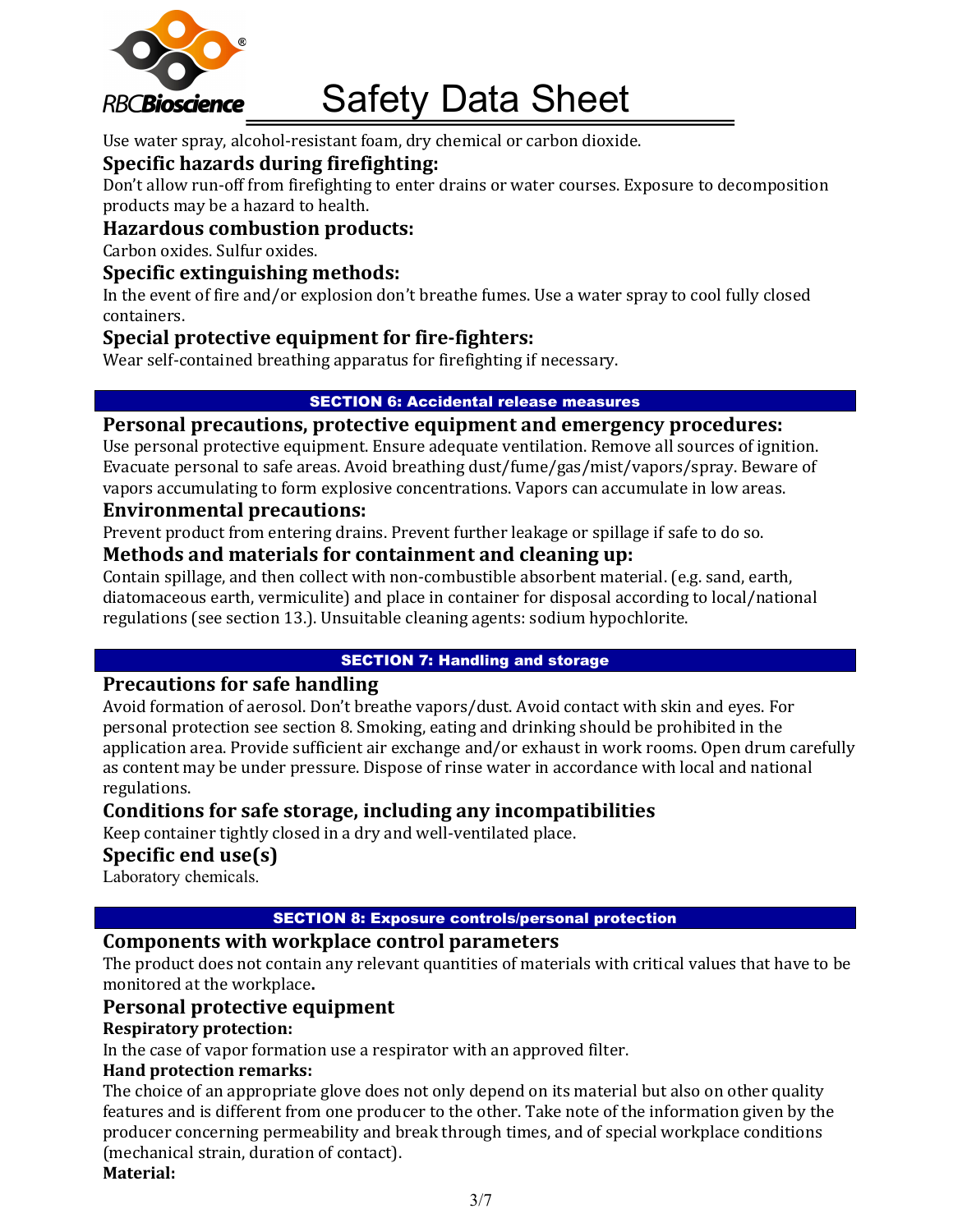

#### Protective gloves Eye protection:

Tightly fitting safely goggles. Wear face-shield and protective suit for abnormal processing problems. Don't wear contact lenses. Ensure that eyewash stations and safely showers are close to the workstation location.

#### Skin and body protection:

Choose body protection according to the amount and concentration of the dangerous substance at the work place. Acid-resistant protective clothing. Footwear protecting against chemicals. Workers should wear antistatic footwear.

#### Hygiene measures:

Keep away from food and drink. Wash hands before breaks and at the end of workday. Ensure adequate ventilation, especially in confined areas. Avoid contact with the skin and the eyes. When using do not eat, drink or smoke.

#### SECTION 9: Physical and chemical properties

Appearance: liquid Color: No data available. Odor: No data available. Odor Threshold: No data available. pH: No data available. Melting point/range: No data available. Boiling point/range: No data available. Flash point: No data available. Evaporation rate: No data available. Burning rate: No data available. Upper explosion limit: No data available. Lower explosion limit: No data available. Vapor pressure: No data available. Relative vapor density: No data available. Relative density: No data available. Density: No data available. Solubility: No data available. Water solubility: No data available. Solubility in other solvents: No data available. Partition coefficient n-octanol/water: No data available. Auto ignition temperature: No data available. Thermal decomposition: No data available. Viscosity: No data available. Viscosity, dynamic: No data available. Viscosity, kinematic: No data available. Explosive properties: No data available. Oxidizing properties: No data available.

#### SECTION 10: Stability and reactivity

Reactivity: No decomposition if stored and applied as directed. Chemical stability: No decomposition if stored and applied as directed. Possibility of hazardous reactions: Stable under recommended storage conditions. Conditions to avoid: Heat, Flames and sparks. Incompatible materials: No data available. Hazardous decomposition products: No decomposition if stored and applied as directed.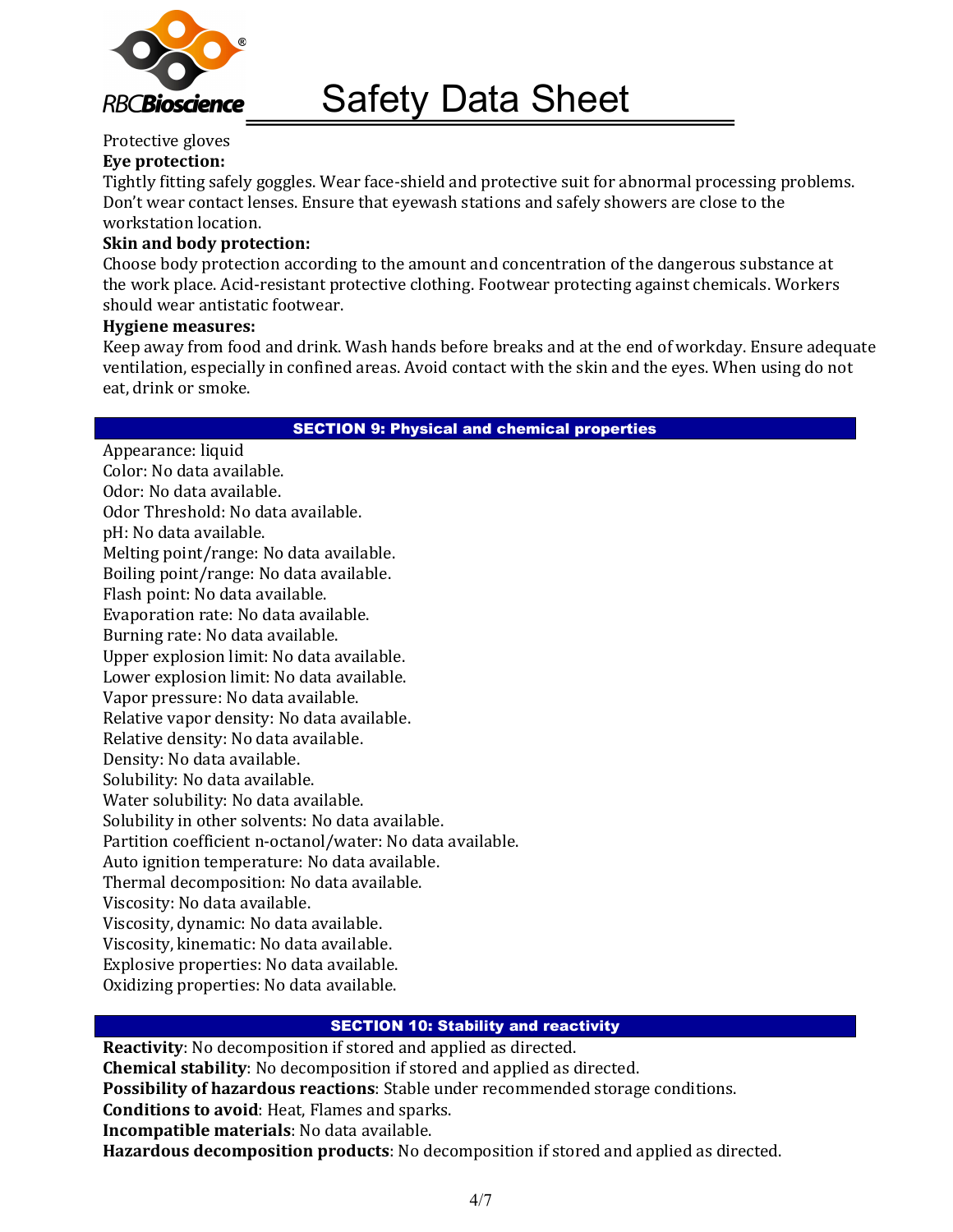

**SECTION 11: Toxicological information** 

# Information on toxicological effects

## Acute toxicity

Product: Acute oral toxicity: No data available Acute inhalation toxicity: No data available Acute dermal toxicity: No data available

Ingredients

Guanidine hydrochloride Acute oral toxicity: LD50 Oral(Rat): 1120 mg/kg

#### Ammonium acetate

Acute oral toxicity: LD50 Oral(Rat): 632 mg/kg; Intraperitoneal LD50(mouse): 736 mg/kg

#### Potassium acetate

Acute oral toxicity: LD50 Oral(Rat): 3250 mg/kg

# Skin corrosion/irritation

Product: Remarks: May cause skin irritation.

Ingredients:

Guanidine hydrochloride/ Ammonium acetate Irritating to skin.

#### Serious eye damage/eye irritation

Product: Remarks: May cause irreversible eye damage.

Ingredients:

Guanidine hydrochloride/ Ammonium acetate Irritating to eyes.

#### Respiratory or skin sensitization

Product Remarks: May cause sensitization by inhalation and skin contact.

#### Germ Cell mutagenicity

No data available

**Carcinogenicity** No data available

# Reproductive toxicity

No data available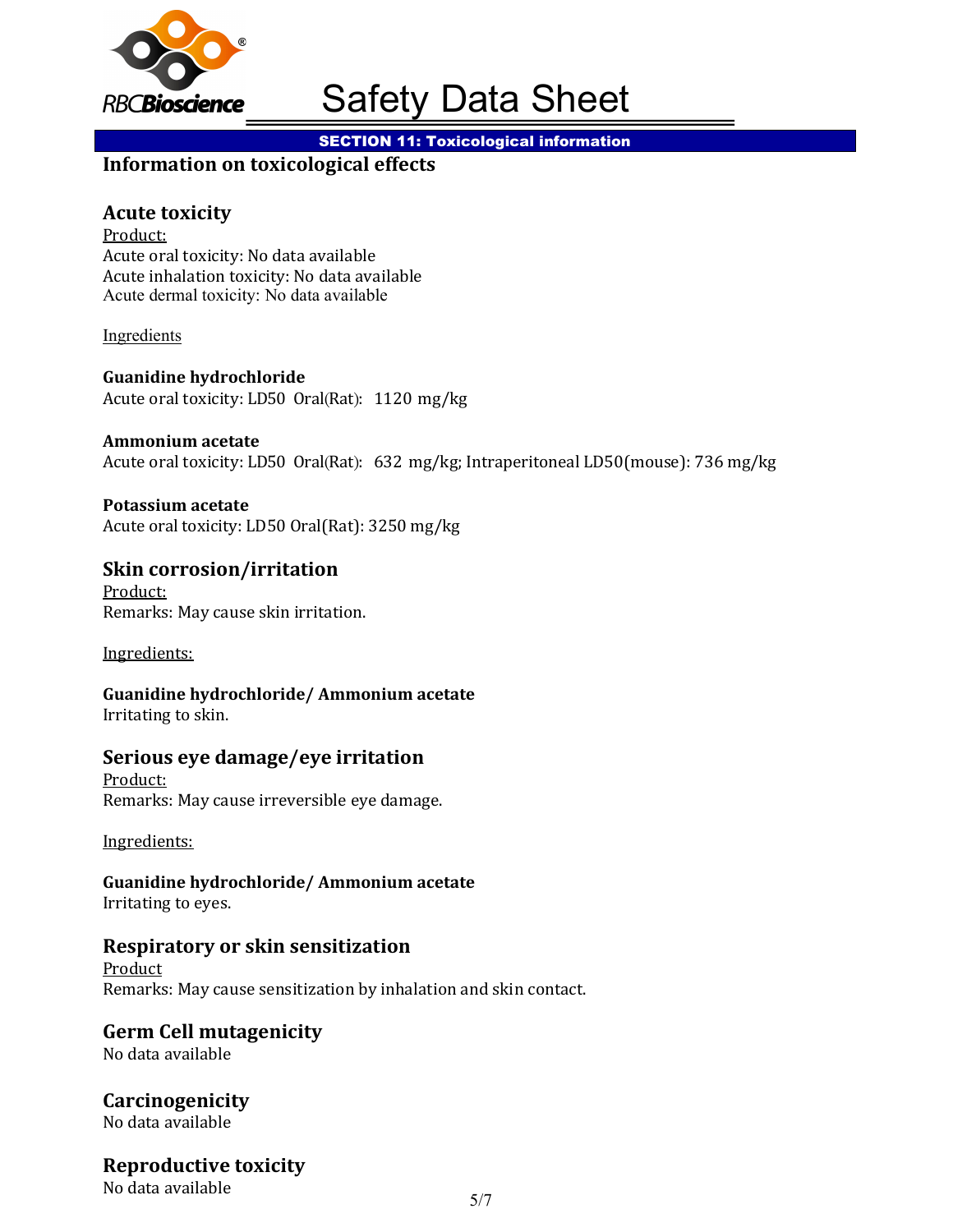

STOT-single exposure No data available

STOT-repeated exposure

No data available

## Aspiration toxicity

No data available

## Further information

Product

Remarks:

Symptoms of overexposure may be headache, dizziness, tiredness, nausea and vomiting. Concentrations substantially above the TLV values may cause narcotic effects. Solvents may degrease the skin.

#### SECTION 12: Ecological information

## Eco toxicity

Product Toxicity to fish: No data available Toxicity to algae: No data available Toxicity to bacteria: No data available

# **Ingredients**

#### Guanidine hydrochloride

Toxicity to fish: LC50 (Leuciscus idus): 1758 mg/L, Exposure time: 48h Microtox: EC50 (Pseudomonas putida): 88.7 mg/L, Exposure time: 18 h

#### Ammonium acetate

Toxicity to fish: LC50 (Cyprinidae): 43 mg/L, Exposure time: 96h

#### Potassium acetate

Toxicity to fish: LC50 (Danio rerio): 992 mg/L, Exposure time: 96h Toxicity to daphnia and other aquatic invertebrates: EC50 (Danio rerio): 919 mg/L, Exposure time: 48h Toxicity to algae: EC50 (Skeletonema costatum): 1000 mg/L, Exposure time: 72h

# Persistence and degradability

Ingredients: Guanidine hydrochloride Biodegradability: Method: OECD Test Guideline 301C Remarks: According to the results of tests of biodegradability. This product is not readily biodegradable.

# Bio accumulative potential

Product Bio accumulation: No data available Partition coefficient n-octanol/water: No data available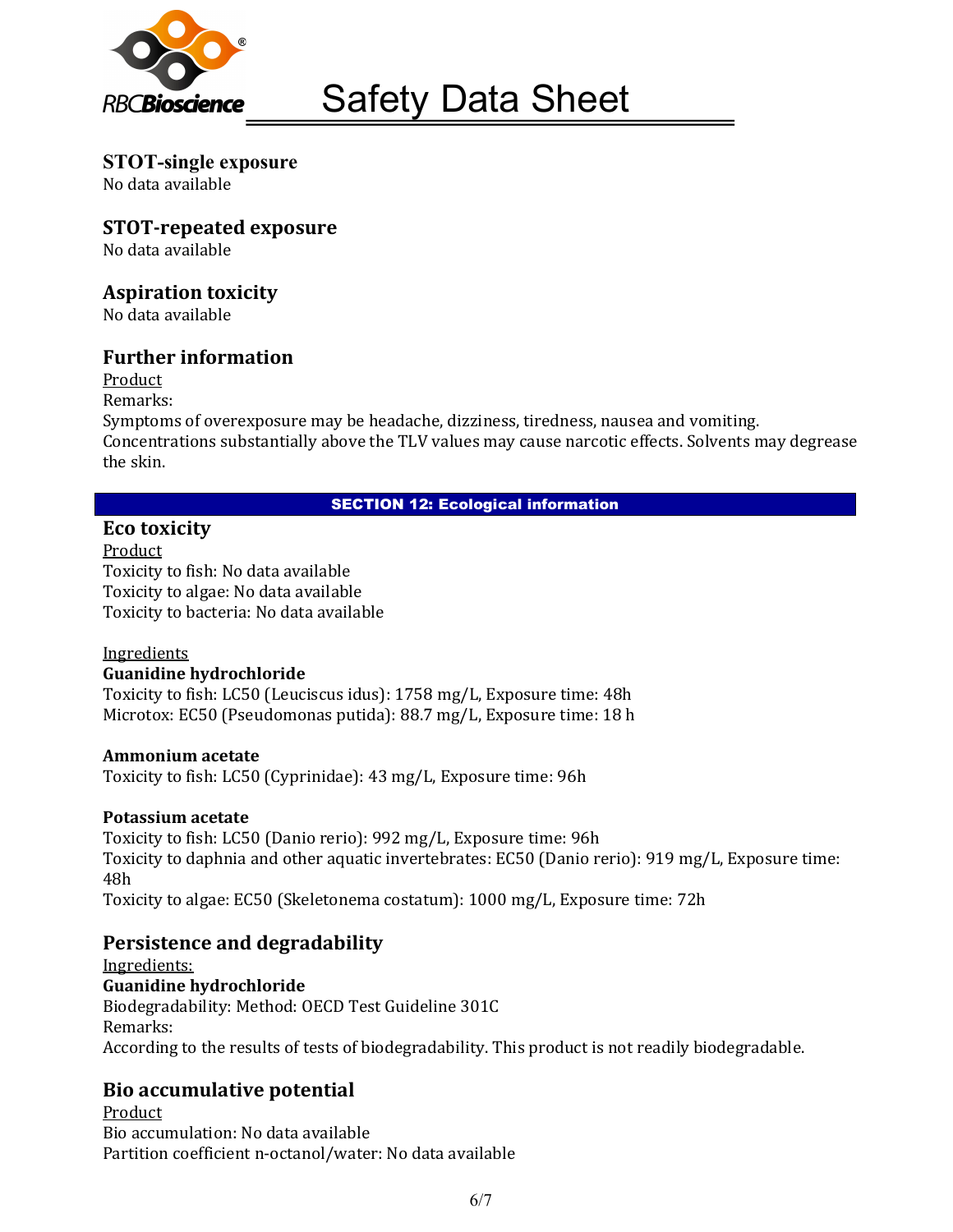

**Ingredients** Guanidine hydrochloride Partition coefficient n-octanol/water: log Pow: ca.-1.7 (20°C)

# Mobility in soil

No data available

## Other adverse effects

No data available

#### SECTION 13: Disposal considerations

#### Waste treatment methods

#### Product

The product should not be allowed to enter drains, water courses or the soil. Send to a licensed wastes management company. Dispose of as hazardous waste in compliance with local and national regulations. Dispose of contents/container in accordance with local regulation.

#### Contaminated packaging

Dispose of as unused product. Don't re-use empty containers.

SECTION 14: Transport information

UN number: None

UN proper shipping name: N/A

Transport hazard class(es): None

Packing group, if applicable: None

Environmental hazards (e.g.: Marine pollutant (Yes/No)): No

Transport in bulk (according to Annex II of MARPOL 73/78 and the IBC Code): N/A

Special precautions which a user needs to be aware of, or needs to comply with, in connection with the transport or conveyance within or outside their premises: This product is not classified as hazardous according to DOT, IMDG, and IATA regulations.

#### Special precaution for user:

For personal protection see section 8.

#### SECTION 15: Regulatory information

Safety, health and environmental regulations/legislation specific for the substance or mixture.

Substances of Very High Concern None.

Restricted substances under EC 1907/2006, Annex XVII None.